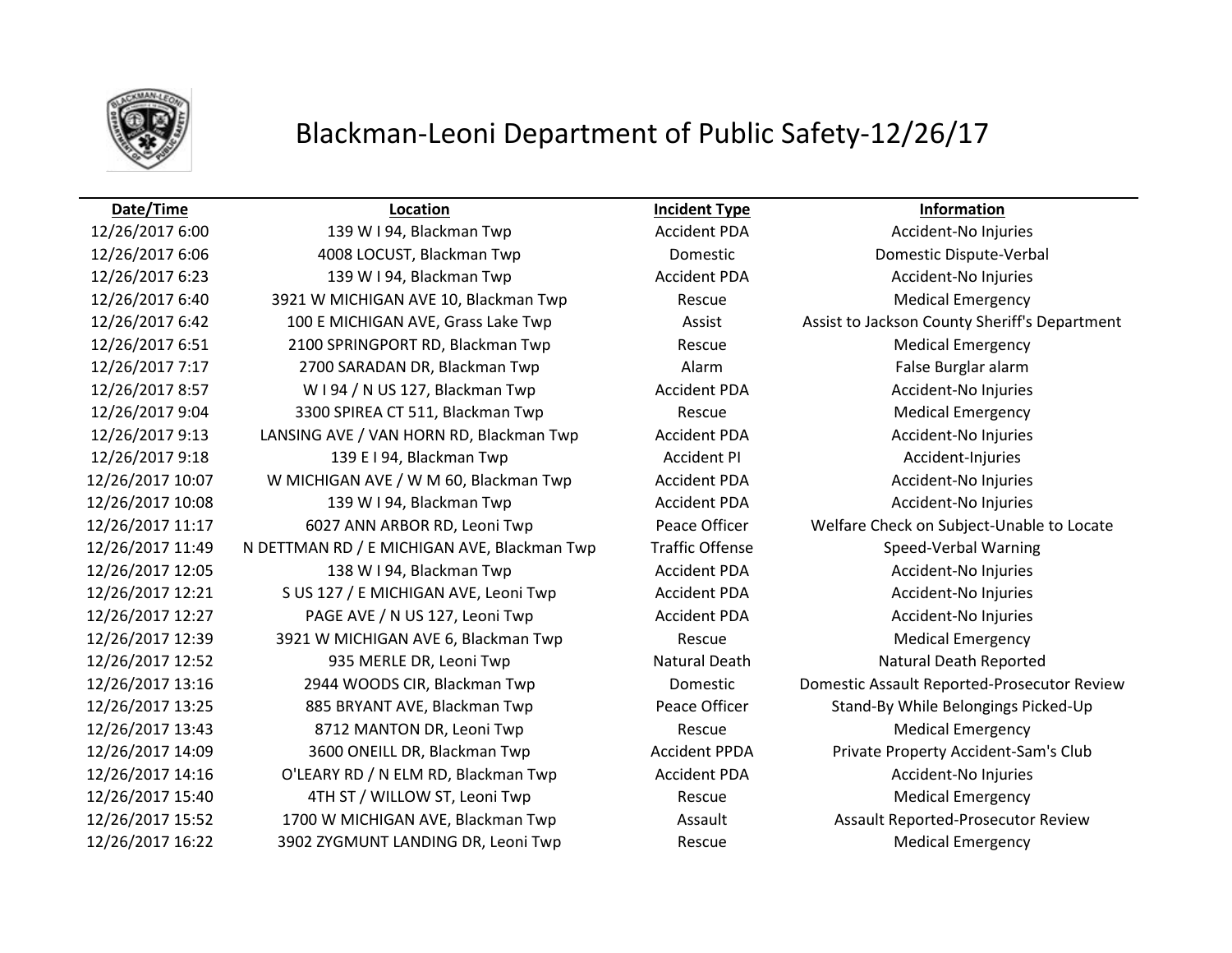

# Blackman-Leoni Department of Public Safety-12/26/17

12/26/2017 16:36 138 E I 94, Blackman Twp Accident PDA Accident-No Injuries 12/26/2017 16:43 219 KATHY CIR, Blackman Twp Peace Officer Stand-By While Belongings Picked-Up 12/26/2017 16:55 128 PEACH ST, Blackman Twp Peace Officer Stand-By While Belongings Picked-Up 12/26/2017 17:06 S US 127 / W PARNALL RD, Blackman Twp **Accident PDA** Accident-No Injuries 12/26/2017 17:52 OAK GROVE AVE / W MICHIGAN AVE, Blackman Twp Accident PDA Accident-No Injuries 12/26/2017 17:53 400 S STATE ST, Leoni Twp Alarm Alarm Alarm False Burglar alarm 12/26/2017 18:21 E I 94 / SARGENT RD, Leoni Twp Accident PDA Accident-No Injuries 12/26/2017 18:22 3300 SPIREA CT 222, Blackman Twp Rescue Medical Emergency 12/26/2017 18:26 BOARDMAN RD / AIRPORT RD, Blackman Twp Accident PDA Accident-No Injuries 12/26/2017 18:40 3046 LANSING AVE, Blackman Twp Peace Officer Stand-By While Belongings Picked-Up 12/26/2017 19:09 W M 60 / E I 94, Blackman Twp **Accident PDA** Accident-No Injuries 12/26/2017 19:23 5000 PONDEROSA DR, Leoni Twp Traffic Offense Careless Driving-Verbal Warning 12/26/2017 19:40 137 E I 94, Blackman Twp Accident PDA Accident PDA Accident-No Injuries 12/26/2017 19:44 W PARNALL RD / GALLERY PLACE DR, Blackman Twp Motorist Assist Motorist Assist-Vehicle Problems 12/26/2017 20:12 1706 W MICHIGAN AVE, Blackman Twp Disorderly Disorderly Person-Citation Issued 12/26/2017 20:26 527 BARRETT AVE, Blackman Twp Traffic Offense Speed-Verbal Warning 12/26/2017 21:17 1700 W MICHIGAN AVE, Blackman Twp Disorderly Disorderly Person-Citation Issued 12/26/2017 21:21 339 OAK GROVE AVE, Blackman Twp Disorderly Disorderly Noise Complaint 12/26/2017 21:32 OAK GROVE AVE / W MICHIGAN AVE, Blackman Twp OWI OWI Arrest-Accident-Lodged at Jail 12/26/2017 22:30 215 S SUTTON RD, Leoni Twp Disorderly Disorderly Noise Complaint 12/26/2017 23:25 LEONARD ST / W PARNALL RD, Blackman Twp Traffic Offense Speed-Verbal Warning 12/26/2017 23:34 3300 COUNTY FARM RD 101, Blackman Twp Rescue Medical Emergency 12/27/2017 0:21 AIRPORT RD / BOARDMAN RD, Blackman Twp Accident PDA Accident-No Injuries 12/27/2017 0:52 5420 E MICHIGAN AVE, Leoni Twp Rescue Rescue Medical Emergency 12/27/2017 1:02 2971 PHEASANT RUN DR, Blackman Twp Rescue Medical Emergency 12/27/2017 1:21 2777 AIRPORT RD, Blackman Twp Fire Fire Fire False Fire Alarm 12/27/2017 1:59 110 N DETTMAN RD, Blackman Twp Rescue Medical Emergency 12/27/2017 3:07 224 KATHY CIR, Blackman Twp Breaking & Entering Breaking and Entering Reported

## **Date/Time Location Incident Type Information**